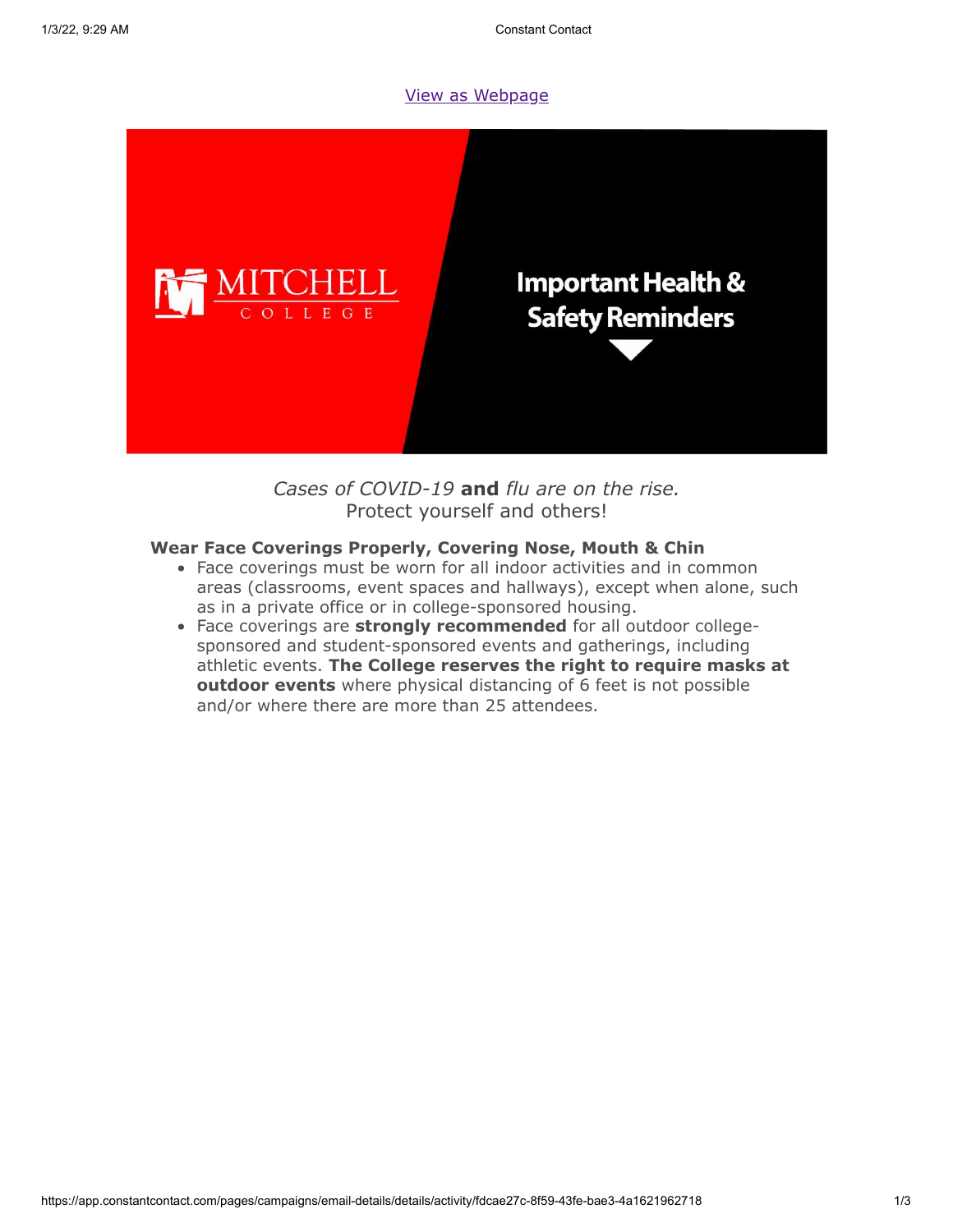

# **Get a Flu Shot**

• Flu season has begun in Southeastern Connecticut! It's not too late to protect yourself with a flu shot. There is a limited amount of flu shots at Health & Wellness. Email [healthservices@mitchell.edu](mailto:healthservices@mitchell.edu) or call 860-701- 5195 to check on availability. Or find an off-campus location at vaccines.gov.

### **Get a COVID-19 Vaccine**

If you haven't already, help reduce the risk of getting and spreading the virus by getting a COVID-19 vaccine.

#### **Get a COVID-19 Booster**

The CDC recommends that everyone ages 18 and older should get a booster shot at least two months after their initial J&J vaccine or six months after completing their primary vaccination series of Pfizer-BioNTech or Moderna.

# **Find and schedule your flu or COVID-19 vaccine or COVID-19 booster at vaccines.gov.**

#### **Plan Ahead**

We anticipate that for the academic year 2022-23, "fully vaccinated" will mean initial vaccination(s) plus booster(s). Be mindful of your own vaccination schedule and when you are eligible for a booster.

*Watch your email for more information about the return to campus from winter break. Thank you for working together to keep our campus safe!*

**Questions?** Contact [CRTeam@mitchell.edu.](mailto:CRTeam@mitchell.edu)